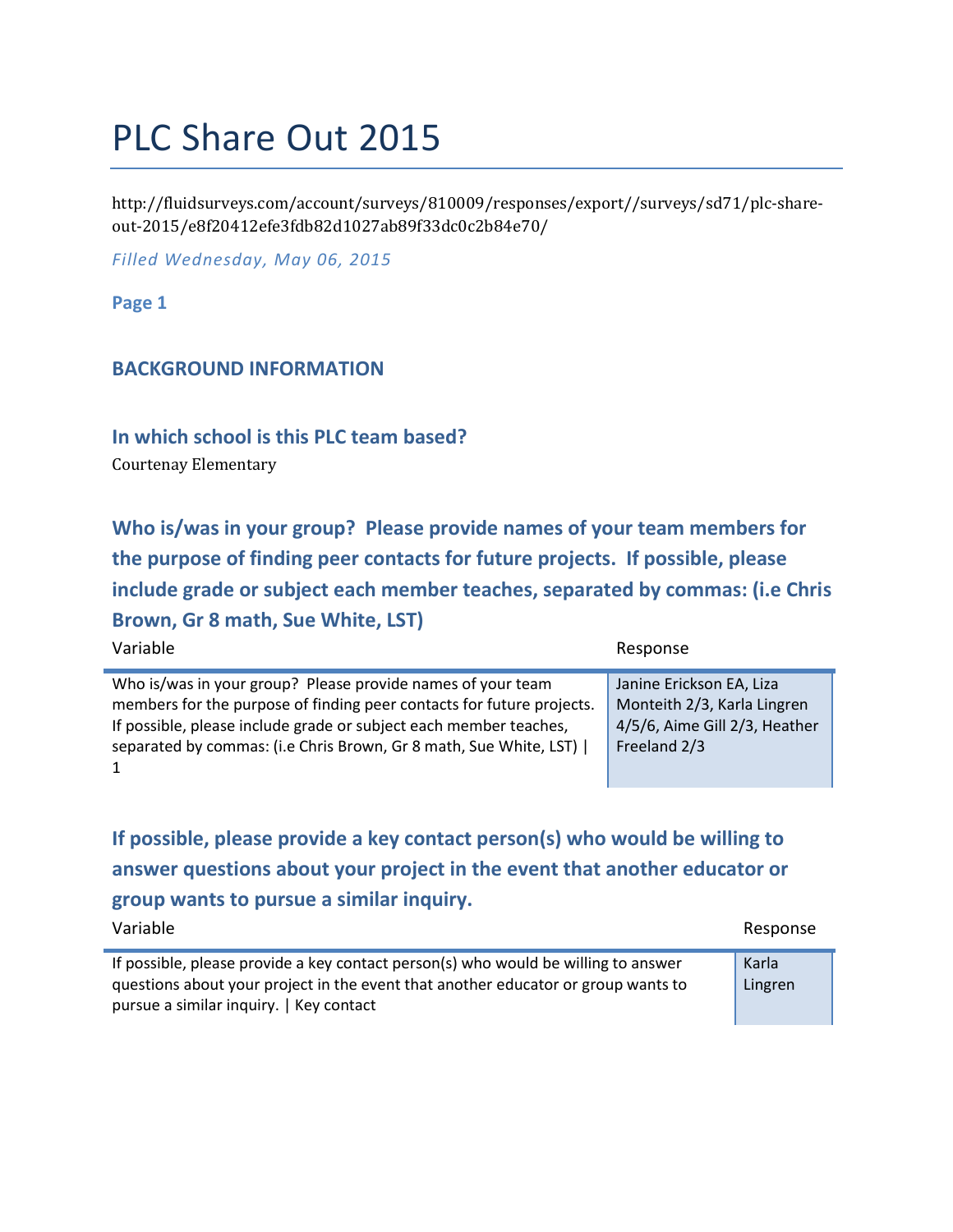**Professional Learning Communities often take up to three years to fully mature and produce consistent results in student learning. The next 2 questions seek to determine where you feel we are on the spectrum of PLC development.Please consider the STAIRS model and following quote, and choose a category below that best describes where your team/school was situated in relation to the definition at the beginning of the year?**

"An effective professional learning community has the capacity to promote and sustain the learning of all professional and other staff in the school community with the collective purpose of enhancing pupil learning." (Creating and Sustaining Effective Professional Learning Communities, Louise Stoll et al, 2005, p 181)

starting the journey to become a professional learning community (have plans to achieve the steps)

## **Where do you feel your group fit on this continuum at the end of the year. At the end of the year our team was:**

a developing professional learning community.

## **Where would you say your team is currently located on the Action Research wheel? (See Action Research model above:**

4. Reflecting/analyzing findings

#### **INFORMATION ABOUT YOUR PLC INQUIRY**

#### **1. Planning: What is/was your Inquiry Question?**

How can we use portfolios to enhance student learning?

## **2. To what student need are/were you responding?**

The need to take more pride and ownership in their learning.

## **3. ACTING: What actions/interventions/strategies did you or will you implement or explore?**

Creating posts of their learning - such as summative, celebratory. Following the guiding perimeters for communicating the students learning. Student involvement and interaction in creating the posts. Surveyed the students to obtain feedback.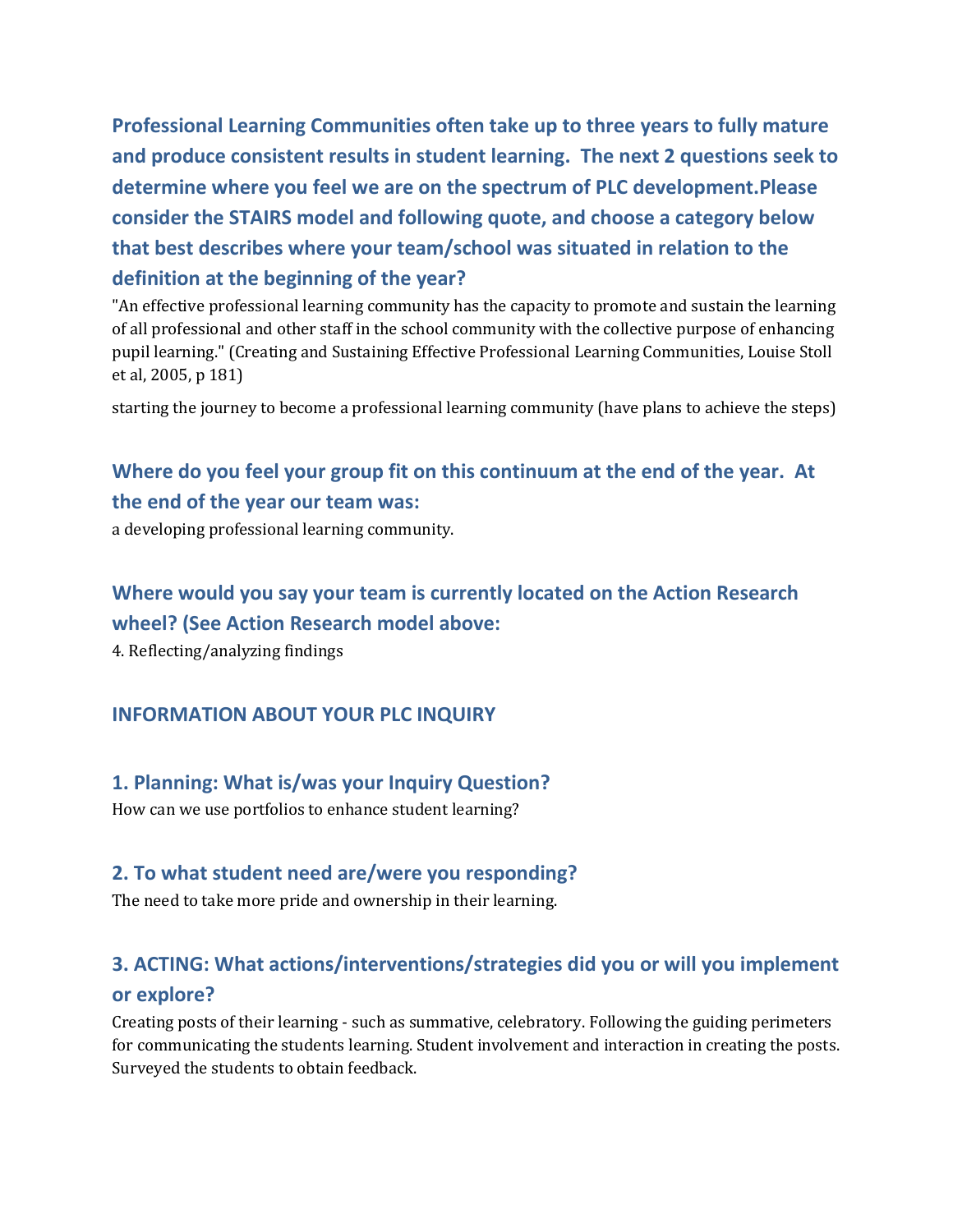## **3a. What resources, materials, links, tools, experts, or research did you use?**

Please provide details so others may easily access those same resources in their similiar inquiries.

We used mysite, computers, ipads, group discussions, LiPix Pro (collague app), voice record app, explain everything app, the reporting committee,Tech support people, literacy and numeracy performance standards from the district site.

## **3b. Did you co-create any new tools, assessments, resources or materials?**

We created and shared, templates, instructional cheat sheets, rubrics

| Variable                                                                          | Response                    |
|-----------------------------------------------------------------------------------|-----------------------------|
| i. If so, for what grade level or subject area are they best suited?              | primary and<br>intermediate |
| ii. If they are accessible for other educators to use, where are they<br>located? | (No response)               |

## **4. OBSERVING: What are/were the results of your**

## **inquiry/implementation/project?**

Primary results - increased pride and motivation of their learning. Intermediate results - beginning to connect the content of their work to their learning goals; reflections clearly show and understanding of their outcomes; learning to navigate through technology

# **5. What types of information/observations/data did you monitor or collect to confirm your intervention is/was working?**

Student work samples, posts, reflections, survey(looked at their understanding of the meaning of their portfolio). The students' comments on their own posts are evolving as the learn more about their portfolios.

# **6. How did your project improve student learning? If you are just starting, in what ways do you anticipate your project will improve student learning?**

They are motivated and wanting to be involved in the portfolio process. They want to share and be involved choosing the content.